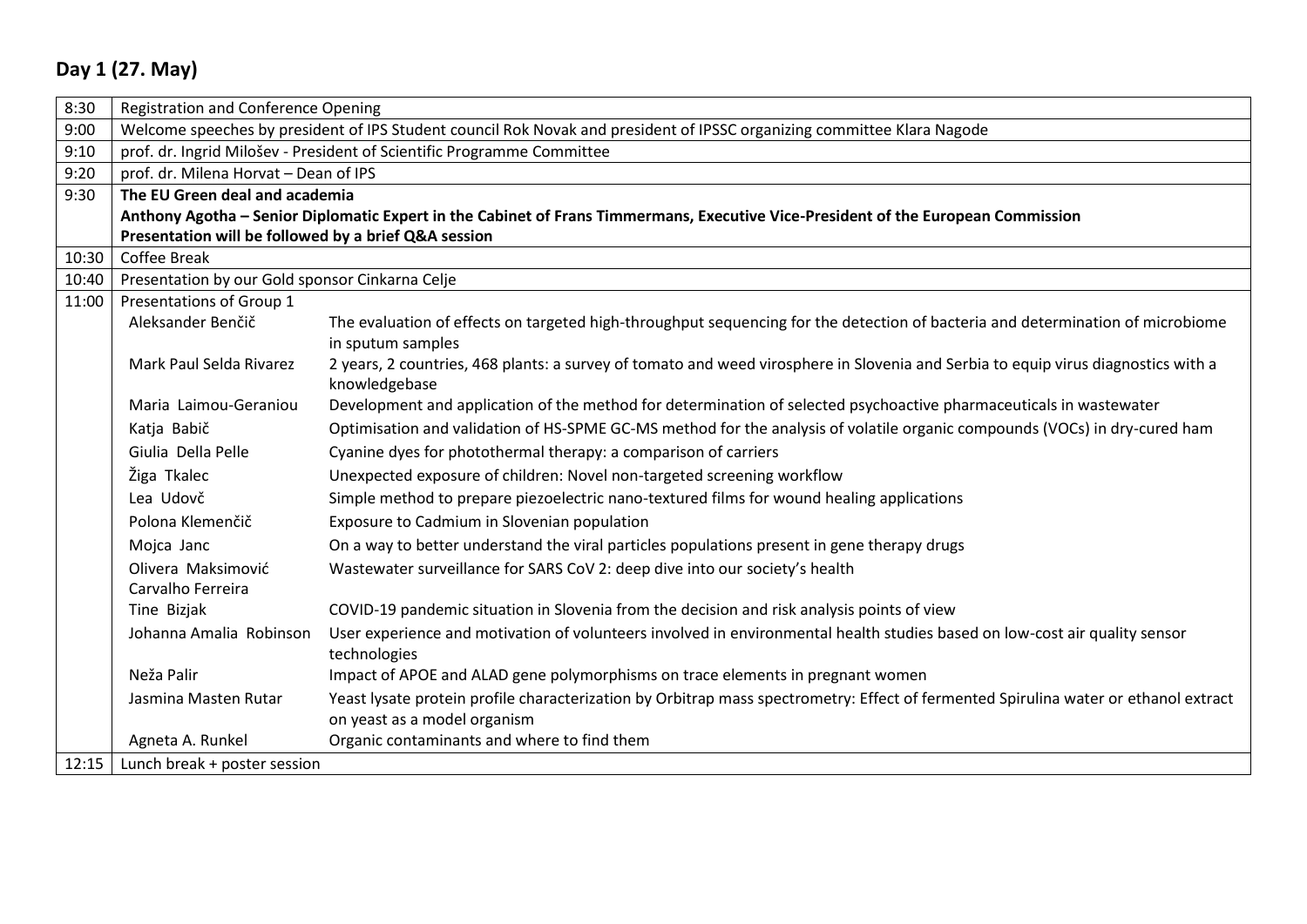| 14:30 | Presentations of Group 2      |                                                                                                                                                      |
|-------|-------------------------------|------------------------------------------------------------------------------------------------------------------------------------------------------|
|       | <b>Bright Birikorang</b>      | Natural recovery of the environment polluted by past mercury mining by studying the fractionation of mercury in river water                          |
|       | Zvezdan Lončarević            | Generation of a Priori Knowledge for Reinforcement Learning Using Neural Networks                                                                    |
|       | Dominik Božič                 | Optimization of sample preparation procedures for Hg isotopic measurements                                                                           |
|       | Luka Mišković                 | Testbed for a quasi-passive actuator for robotic exoskeleton                                                                                         |
|       | <b>Maaire Gyengne Francis</b> | Monitoring of total mercury in air of the former mercury mine and in the vicinity of the cement production facility                                  |
|       | Saša Harkai                   | Electric field driven reconfigurable nematic topological defect patterns                                                                             |
|       | Mišel Gorenčič                | Isotopes of Sr and Mg in a karst aquifer of the Ljubljanica River                                                                                    |
|       | Margarita Antoniou            | Worst-Case Scenario Optimisation: Bilevel Evolutionary Approaches                                                                                    |
|       | Rok Novak                     | Complex activity recognition using classification methods on low-cost portable ambient and activity sensor data                                      |
|       | Filip Jenko                   | Difference in adaptation to force field perturbation during hand reaching movement with random or alternating sequence of<br>perturbation directions |
|       | Sabi William Konsago          | Preparation of solid solution of barium titanate-based thin films by chemical solution deposition                                                    |
|       | Viktor Andonovic              | Estimating the time a client stays in the job-search process                                                                                         |
|       | Maja Erkechova                | Condition monitoring of solid oxide fuel cells by a data-driven modelling approach                                                                   |
|       | Neelakandan M Santhosh        | Advanced Carbon-Nickel Sulphide Based Hybrid Electrodes for Lithium-Ion Batteries                                                                    |
|       | Matej Šadl                    | Relaxor-ferroelectric ceramic thick films integrated by aerosol deposition on metal and polymer substrates                                           |
|       | Lia Šibav                     | Tuning the magnetic and charge ground states of the Shastry-Sutherland compound SrCu2(BO3)2 by chemical doping                                       |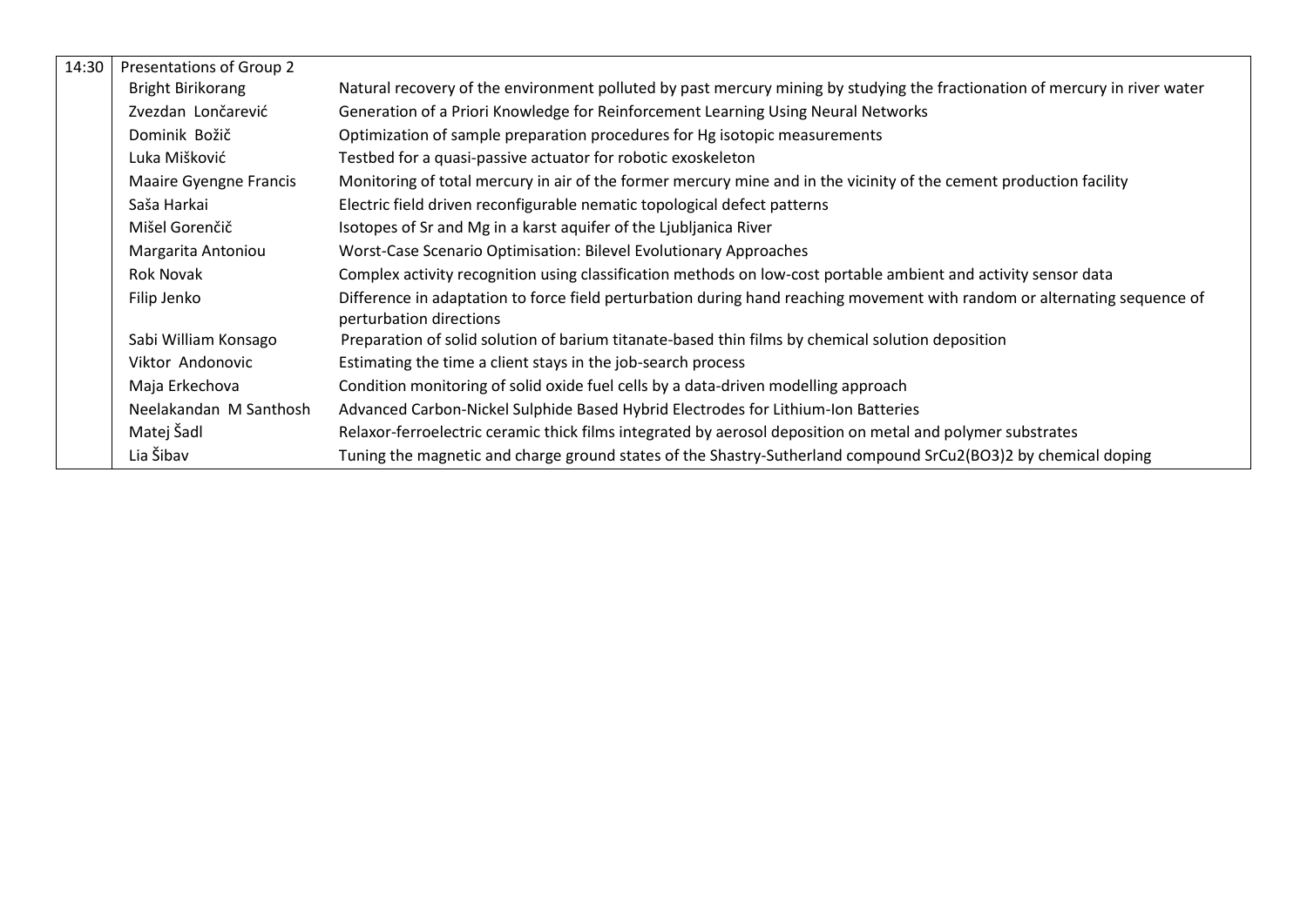## **Day 2 (28. May)**

| 8:00  | Welcome message, a short recap of the previous day and an introduction to the day that is ahead |                                                                                                                                 |  |  |
|-------|-------------------------------------------------------------------------------------------------|---------------------------------------------------------------------------------------------------------------------------------|--|--|
| 8:15  |                                                                                                 | prof. dr. Marko Vrabec – Active tectonics of the Sava fault and the rise of the Kamnik Alps in the last $\sim$ 10 million years |  |  |
| 8:30  | Presentations of Group 3                                                                        |                                                                                                                                 |  |  |
|       | Tjaša Kolar                                                                                     | Mechanical, thermo-physiological and moisture management properties of flame-retardant textile screen-printed with AI(OH)3 and  |  |  |
|       |                                                                                                 | cellulose nanofibrils                                                                                                           |  |  |
|       | Monika Kušter                                                                                   | Preparation and mechanical properties of low-adhesive high-strength composite material based on Polymer matrix reinforced with  |  |  |
|       |                                                                                                 | Al-based Quasicrystal powder                                                                                                    |  |  |
|       | Uroš Hribar                                                                                     | The mechanism of glass-foaming with water glass                                                                                 |  |  |
|       | Ipeknaz Özden                                                                                   | Thermoplastic 3D Printing of Ceramics                                                                                           |  |  |
|       | Anubhav Vishwakarma                                                                             | Design of permanent magnets by solving the inverse magnetostatics problem                                                       |  |  |
|       | Petruša Borštnar                                                                                | Synthesis and characterization of Li3xLa(2/3)-xTiO3 ceramics for applications in all-solid-state batteries                      |  |  |
|       | Patrick Seleš                                                                                   | Nanostructured ZnO for photocatalytic degradation of synthetic microfibers                                                      |  |  |
|       | Alja Čontala                                                                                    | Hydrogen Evolution with SrTiO3/Bi4Ti3O12 Nanoheterostructural Platelets as Nobel-Metal Free Photocatalyst                       |  |  |
|       | Samir Salmanov                                                                                  | Cold sintering: an efficient strategy to produce functional materials                                                           |  |  |
|       | Nina Kuzmić                                                                                     | Room temperature fabricated ceramic composites as future capacitors                                                             |  |  |
|       | Oana Condurache                                                                                 | Investigation of domain walls in ferroelectric bismuth ferrite at the atomic scale                                              |  |  |
|       | Nagode Klara                                                                                    | An isotope perspective of urban water system                                                                                    |  |  |
|       | Aleksander Učakar                                                                               | Corrosion stability of sintered and injection moulded ferrite-based magnets                                                     |  |  |
|       | Katarina Žiberna                                                                                | Microstructural characterisation of ferroelectric BaTiO3-based thin films                                                       |  |  |
|       | Sebastjan Nemec                                                                                 | Synthesis of magnetically responsive core-shell anisotropic magnetic nanoparticles coated with silica for magneto-mechanical    |  |  |
|       |                                                                                                 | actuation                                                                                                                       |  |  |
| 10:00 | Coffee break                                                                                    |                                                                                                                                 |  |  |